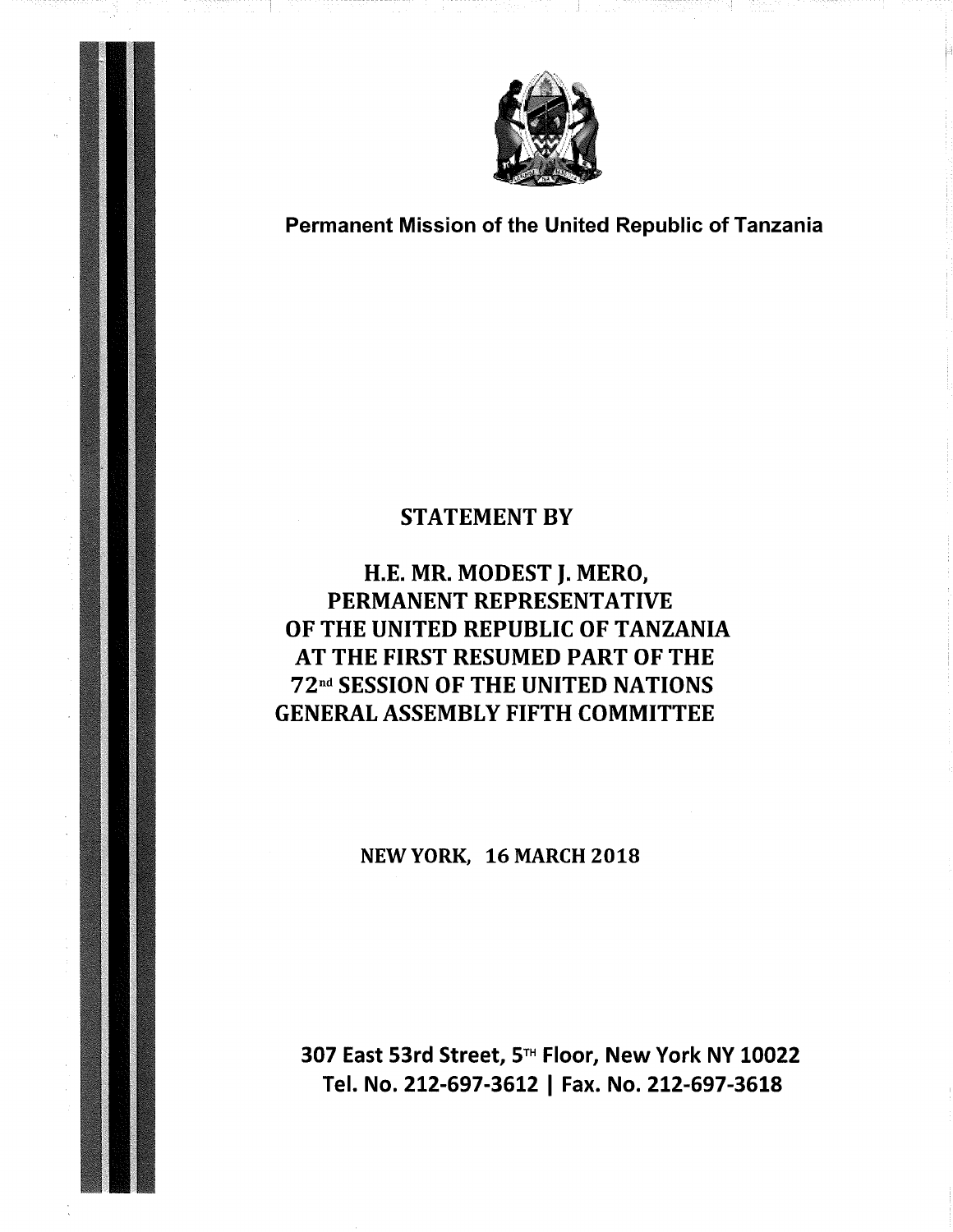### Mr. Chairman,

I wish to take this opportunity to express my delegation's appreciation for your able leadership and the dedication of members of the bureau. Further, ! wish to take this opportunity to congratulate the Bureau on the successful completion of its work during the main part of the 72<sup>nd</sup> Session, despite its heavy agenda. We are confident that under your leadership, the committee will reach a successful and timely conclusion of its work in this session.

In this first resumed session, we have before us many important issues, we hope that delegations will build on the positive momentum created during the main session for a successful conclusion of our work within the timeframe of the programme of work.

### Mr. Chairman,

In the seventh progress report on the construction of the construction of the new facility for the IRM in Arusha, the Secretary General indicates that a substantial completion of the project was achieved on I December 20'16, marking the conclusion of the construction phase. Offices are now occupied and the court room building is also fully functional and ready to host trial activities.

On the other hand, the completion of this phase marks the beginning of the post occupancy/defect and liability phase, during which the contractor is required to complete any minor outstanding works or remedy any defective works. My delegation would like to underline the importance of ensuring that necessary funding is provided for the IRM to complete items indicated in the punch list of outstanding works that was generated as part of the substantial inspection.

#### Mr. Chairman,

The delegation of the United Republic of Tanzania recalls that at the main part of the 72<sup>nd</sup>Session of the United Nations General Assembly, the GA approved the commitment